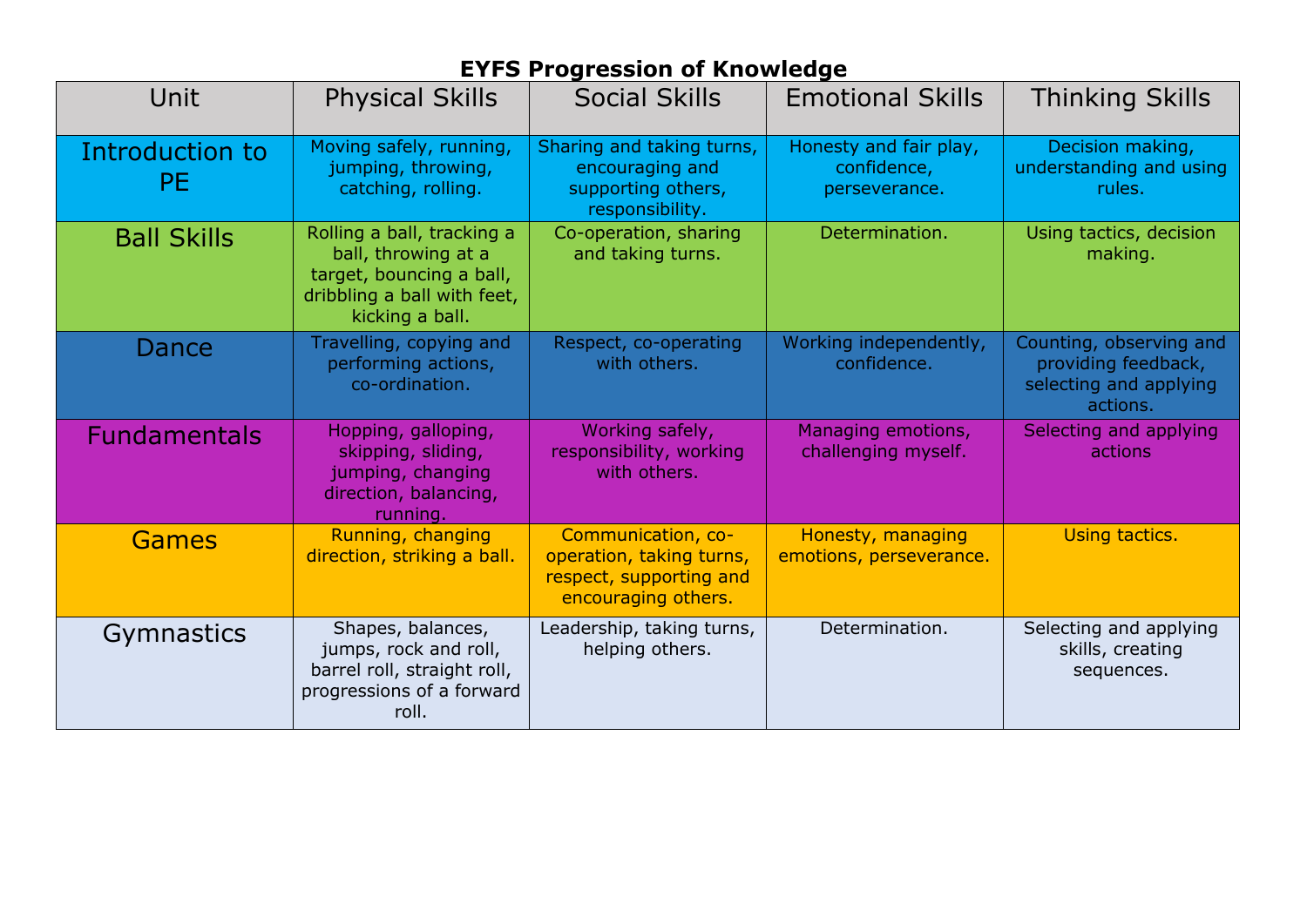## **EYFS Progression of Knowledge**

| Unit                  | Lesson 1                                                                                                                                                | Lesson 2                                                                                                               | Lesson 3                                                                                                                                                          | Lesson 4                                                                                                                                                 | Lesson 5                                                                                                                      | Lesson 6                                                                                                                                                  |
|-----------------------|---------------------------------------------------------------------------------------------------------------------------------------------------------|------------------------------------------------------------------------------------------------------------------------|-------------------------------------------------------------------------------------------------------------------------------------------------------------------|----------------------------------------------------------------------------------------------------------------------------------------------------------|-------------------------------------------------------------------------------------------------------------------------------|-----------------------------------------------------------------------------------------------------------------------------------------------------------|
| Introduction<br>to PE | Change direction to<br>avoid others.<br>Find a space away<br>from others.                                                                               | Stop in a balanced<br>position on your<br>feet.<br>Take small steps to<br>help you stop.                               | Keep the ball close.<br>Put the ball down<br>and place foot on<br>top.                                                                                            | Look in the<br>direction of travel.<br>Take turns in a<br>team.                                                                                          | Listen to the rules<br>and instructions.<br>Look out for others<br>and change<br>direction to avo0id<br>bumping into<br>them. | Send the ball to a<br>partner when they<br>are looking at you.<br>Share the<br>equipment.                                                                 |
| <b>Ball Skills</b>    | Bend low and step<br>forwards to roll the<br>ball.<br>Move feet to get in<br>line with the ball<br>when receiving.<br>Point hand towards<br>the target. | Keep your eyes on<br>the target.<br>Use one hand to<br>throw.                                                          | Push the ball down<br>as it moves to the<br>floor.<br>Use soft hands to<br>push the ball.                                                                         | Check that your<br>partner is looking<br>before you pass to<br>them.<br>Use two hands to<br>catch.                                                       | Keep the ball close<br>to your feet.<br>Use soft, small<br>touches with your<br>feet to move the<br>ball.                     | Use the inside of<br>your foot to kick<br>the ball.                                                                                                       |
| Dance                 | Count to 8 to help<br>you stay in time<br>with the music.<br>Use different body<br>parts to travel on.                                                  | Use clear actions to<br>help show your<br>character.                                                                   | Use big, confident<br>actions and<br>movements.                                                                                                                   | Count to 8 to help<br>keep in time with<br>the music. (A new<br>piece of music).                                                                         | Use changes of<br>direction and level<br>in your<br>performance.                                                              | Make big<br>movements with<br>your body to show<br>clear shapes.<br>Use different body<br>parts to create<br>shapes.                                      |
| <b>Fundamentals</b>   | Squeeze your<br>muscles to<br>balance.<br>Use wide arms to<br>help you balance.                                                                         | Bend your knees to<br>help you stop.<br>Keep your chest<br>up.<br>Take big steps to<br>run and small steps<br>to stop. | Bend knee and<br>push off in the<br>opposite direction.<br>Turn your body to<br>face the new<br>direction.<br>Use small steps to<br>help you change<br>direction. | Bend knees to help<br>jump and land.<br>Look straight<br>ahead and keep<br>your chest up.<br>Squeeze your<br>muscles to help<br>balance when<br>landing. | <b>Bend knees when</b><br>landing.<br>Keep your chest up<br>to keep from falling<br>forward.                                  | Bend knees when<br>jumping and<br>landing.<br>Crawl using your<br>hands and feet.<br>March with high<br>knees.<br>Slide using<br>different body<br>parts. |
| <b>Games</b>          | Each time you or<br>your partner score<br>a point, shout it<br>out loud to help<br>you remember it.<br>Point your hand<br>towards where you             | Look for a space<br>away from taggers.<br>Tag gently by<br>tapping on the arm<br>or back.                              | Point your hand<br>towards where you<br>want the object to<br>go.<br>Say 'well done' to<br>your opponent.                                                         | Listen carefully to<br>the instructions to<br>help you<br>understand how to<br>play the game.<br>Use the opposite<br>arm to leg when<br>running.         | Hit the ball in the<br>middle of the<br>racket.<br>Point the racket<br>where you want<br>the ball to go.                      | Clap the other<br>teams.<br>Encourage your<br>team mates.                                                                                                 |